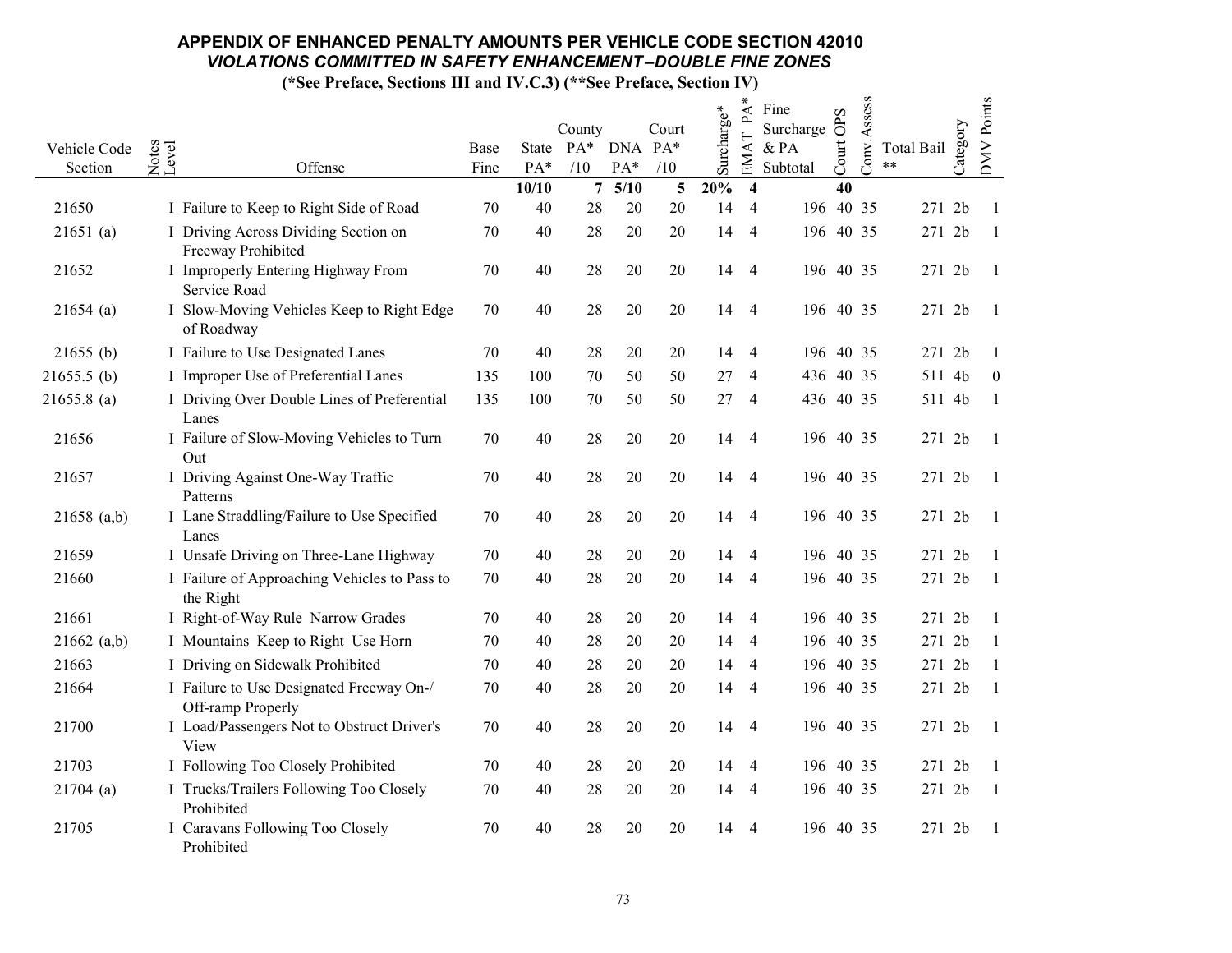|                         |                |                                                                                                                                                      |              |                  |                 |                |                         |            | ∗<br>PA                 | Fine             | S               | Conv.Assess |                  |          | <b>DMV</b> Points |
|-------------------------|----------------|------------------------------------------------------------------------------------------------------------------------------------------------------|--------------|------------------|-----------------|----------------|-------------------------|------------|-------------------------|------------------|-----------------|-------------|------------------|----------|-------------------|
|                         |                |                                                                                                                                                      |              |                  | County          |                | Court                   | Surcharge* |                         | Surcharge        | $\ddot{\sigma}$ |             |                  | Category |                   |
| Vehicle Code<br>Section | Notes<br>Level | Offense                                                                                                                                              | Base<br>Fine | State PA*<br>PA* | /10             | DNA PA*<br>PA* | /10                     |            | EMAT                    | & PA<br>Subtotal | Court           |             | Total Bail<br>** |          |                   |
|                         |                |                                                                                                                                                      |              | 10/10            | $7\overline{ }$ | 5/10           | $\overline{\mathbf{5}}$ | 20%        | $\overline{\mathbf{4}}$ |                  | 40              |             |                  |          |                   |
| 21706                   |                | I Following Emergency Vehicles Too<br>Closely Prohibited                                                                                             | 70           | 40               | $28\,$          | 20             | 20                      | 14         | $\overline{4}$          | 196 40 35        |                 |             | 271 2b           |          | - 1               |
| $21706.5$ (b)           |                | I Operation of Vehicle in Unsafe Manner in<br>an Emergency Incident Zone                                                                             | 105          | 70               | 49              | 35             | 35                      | 21         | $\overline{4}$          | 319 40 35        |                 |             | 394 2b           |          | - 1               |
| 21707                   |                | I Driving Within 300 Feet of Fire Areas<br>Prohibited                                                                                                | 70           | 40               | 28              | 20             | 20                      | 14         | $\overline{4}$          | 196 40 35        |                 |             | 271 2b           |          | - 1               |
| 21708                   |                | I Running Over Unprotected Fire/Chemical<br>Hose Prohibited                                                                                          | 70           | 40               | 28              | 20             | 20                      | 14         | $\overline{4}$          | 196 40 35        |                 |             | 271 2b           |          | $\boldsymbol{0}$  |
| 21709                   |                | I Driving Within Safety Zone Prohibited                                                                                                              | 70           | 40               | 28              | 20             | 20                      | 14         | $\overline{4}$          | 196 40 35        |                 |             | 271 2b           |          | $\overline{1}$    |
| 21710                   |                | I Coasting in Neutral on Downgrade<br>Prohibited                                                                                                     | 70           | 40               | 28              | $20\,$         | $20\,$                  | 14         | $\overline{4}$          | 196 40 35        |                 |             | 271 2b           |          | $\boldsymbol{0}$  |
| 21711                   |                | I Whipping or Swerving Towed Vehicle<br>Prohibited                                                                                                   | 70           | 40               | 28              | 20             | 20                      |            | 14 4                    | 196 40 35        |                 |             | 271 2b           |          | - 1               |
| 21712(a)                |                | I Allowing Riding on Portion of Vehicle<br>Not Designed for Passenger Use<br>Prohibited                                                              | 70           | $40\,$           | 28              | 20             | 20                      | 14         | $\overline{4}$          | 196 40 35        |                 |             | 271 2b           |          | $\blacksquare$    |
| 21712(c)                |                | I Driver Permitting Riding in Trunk of<br>Vehicle                                                                                                    | 135          | 100              | 70              | 50             | 50                      | 27         | $\overline{4}$          | 436 40 35        |                 |             | 511 4b           |          | - 1               |
| $21712$ (d)             |                | I Riding in Trunk of Vehicle                                                                                                                         | 135          | 100              | 70              | 50             | 50                      | 27         | $\overline{4}$          | 436 40 35        |                 |             | 511 4b           |          | $\boldsymbol{0}$  |
| 21712(g)                |                | I Towing Trailer Coach, Camp Trailer, or<br>Trailer Carrying Vessel That Contains<br>Passenger                                                       | 70           | 40               | 28              | 20             | 20                      | 14         | $\overline{4}$          | 196 40 35        |                 |             | 271 2b           |          | -1                |
| 21712(h)                |                | I Driving While Towing Person Riding on<br>Motorcycle, Motorized Bicycle, Bicycle,<br>Coaster, Roller Skates, Sled, Skis, or<br>Toy Vehicle          | 70           | 40               | 28              | 20             | 20                      | 14         | $\overline{4}$          | 196 40 35        |                 |             | 271 2b           |          | $\overline{1}$    |
| 21714(a)                |                | I Use of Three-Wheeled Vehicle in HOV<br>Lane                                                                                                        | 70           | 40               | 28              | 20             | 20                      | 14         | $\overline{4}$          | 196 40 35        |                 |             | 271 2b           |          | - 1               |
| 21714(b)                |                | I Use of Three-Wheeled Vehicle in Lane<br>Adjacent to Striping or Area Between Two<br>or More Vehicles Traveling in Adjacent<br><b>Traffic Lanes</b> | 70           | 40               | 28              | 20             | 20                      | 14         | 4                       | 196 40 35        |                 |             | 271 2b           |          | $\mathbf{1}$      |
| $21715$ (a,b)           |                | I Exceeding Passenger Vehicle Towing<br><b>Combination Limits</b>                                                                                    | 70           | 40               | 28              | 20             | 20                      | 14         | $\overline{4}$          | 196 40 35        |                 |             | 271 2b           |          | - 1               |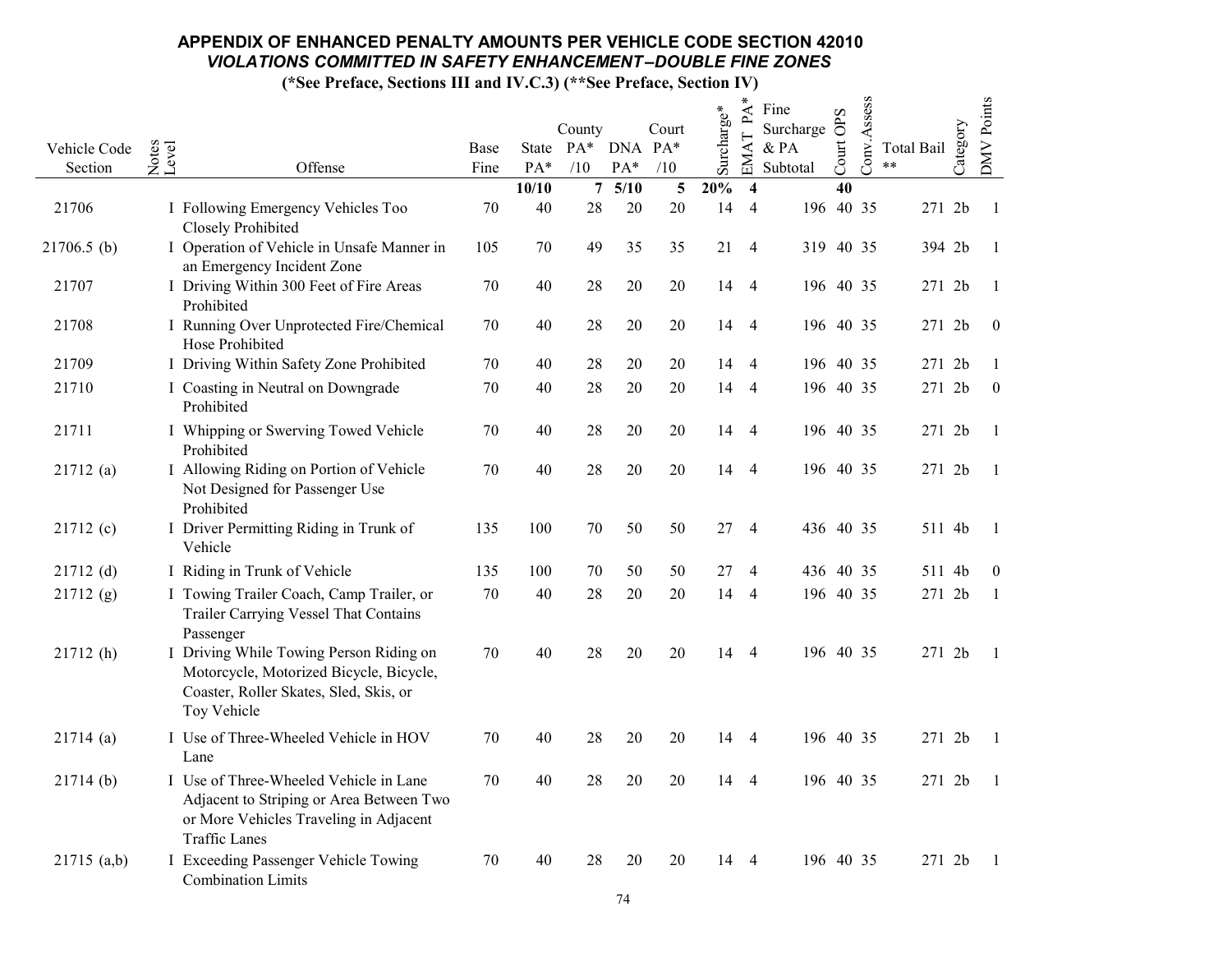|                         |                |                                                                               |              |       |                          |                  |        |            | ∗<br>$\mathbf{P}\mathbf{A}$ | Fine             | OPS   | Conv.Assess |                     |          | DMV Points       |
|-------------------------|----------------|-------------------------------------------------------------------------------|--------------|-------|--------------------------|------------------|--------|------------|-----------------------------|------------------|-------|-------------|---------------------|----------|------------------|
|                         |                |                                                                               |              |       | County                   |                  | Court  | Surcharge* |                             | Surcharge        |       |             |                     | Category |                  |
| Vehicle Code<br>Section | Notes<br>Level | Offense                                                                       | Base<br>Fine | PA*   | State PA* DNA PA*<br>/10 | PA*              | /10    |            | EMAT                        | & PA<br>Subtotal | Court |             | Total Bail<br>$***$ |          |                  |
|                         |                |                                                                               |              | 10/10 | $7\phantom{.0}$          | 5/10             | 5      | 20%        | $\overline{\mathbf{4}}$     |                  | 40    |             |                     |          |                  |
| 21716                   |                | I Golf Cart Operation Restricted                                              | 70           | 40    | 28                       | 20               | $20\,$ | 14         | $\overline{4}$              | 196 40 35        |       |             | 271 2b              |          | $\boldsymbol{0}$ |
| 21717                   |                | I Turning Across Bicycle Lane                                                 | 70           | 40    | 28                       | 20               | 20     | 14         | $\overline{4}$              | 196 40 35        |       |             | 271 2b              |          | -1               |
| 21720                   |                | I Unlawful Operation of Pocket Bike                                           | 35           | 30    | 21                       | $\boldsymbol{0}$ | 15     | $\tau$     | $\overline{4}$              | 112 40 35        |       |             | 187 1b              |          | $\overline{0}$   |
| 21750                   |                | I Overtaking and Passing Unsafely                                             | 70           | 40    | 28                       | 20               | $20\,$ | 14         | 4                           | 196 40 35        |       |             | 271 2b              |          |                  |
| 21751                   |                | I Passing Without Sufficient Clearance                                        | 70           | 40    | 28                       | 20               | 20     | 14         | 4                           | 196 40 35        |       |             | 271 2b              |          | -1               |
| 21752 (a,b,d)           |                | I Driving Left of Center Prohibited                                           | 70           | 40    | 28                       | 20               | 20     | 14         | $\overline{4}$              | 196 40 35        |       |             | 271 2b              |          | -1               |
| 21752(c)                |                | I Driving Left of Center-Within 100 Feet or<br>When Traversing Railroad Grade | 135          | 100   | 70                       | 50               | 50     | 27         | $\overline{4}$              | 436 40 35        |       |             | 511 4a              |          | - 1              |
|                         |                | Crossing-Prohibited                                                           |              |       |                          |                  |        |            |                             |                  |       |             |                     |          |                  |
| 21753                   |                | I Failure to Yield to Overtaking Vehicle                                      | 70           | 40    | 28                       | 20               | 20     | 14         | 4                           | 196 40 35        |       |             | 271 2b              |          | -1               |
| 21754                   |                | I Improper Passing on Right Prohibited                                        | 70           | 40    | 28                       | 20               | 20     | 14         | 4                           | 196 40 35        |       |             | 271 2b              |          |                  |
| 21755                   |                | I Unsafe Passing on Right Shoulder                                            | 70           | 40    | 28                       | 20               | 20     | 14         | 4                           | 196 40 35        |       |             | 271 2b              |          | -1               |
| 21758                   |                | I Unsafe Passing on Grades Prohibited                                         | 70           | 40    | 28                       | 20               | 20     | 14         | 4                           | 196 40 35        |       |             | 271 2b              |          | -1               |
| 21760(b)                |                | I Overtaking or Passing Bicycle Unsafely                                      | 70           | 40    | 28                       | $20\,$           | 20     | 14         | 4                           | 196 40 35        |       |             | 271 4b              |          |                  |
| 21760(b)                | $\mathbf{I}$   | I Causing Bodily Injury to a Bicycle                                          | 255          | 220   | 154                      | 110              | 110    | 51         | 4                           | 904 40 35        |       |             | 979 4b              |          | $\overline{1}$   |
|                         |                | Operator From Collision While Overtaking                                      |              |       |                          |                  |        |            |                             |                  |       |             |                     |          |                  |
|                         |                | or Passing Bicycle Unsafely                                                   |              |       |                          |                  |        |            |                             |                  |       |             |                     |          |                  |
| 21760(c)                |                | I Overtaking or Passing Bicycle at Distance<br>of Less Than Three Feet        | 70           | 40    | 28                       | 20               | 20     | 14         | 4                           | 196 40 35        |       |             | 271 4b              |          | - 1              |
| 21760(c)                |                | I Causing Bodily Injury to a Bicycle                                          | 255          | 220   | 154                      | 110              | 110    | 51         | $\overline{4}$              | 904 40 35        |       |             | 979 4b              |          | -1               |
|                         |                | Operator From Collision While Overtaking                                      |              |       |                          |                  |        |            |                             |                  |       |             |                     |          |                  |
|                         |                | or Passing Bicycle at Distance of Less Than                                   |              |       |                          |                  |        |            |                             |                  |       |             |                     |          |                  |
| $21760$ (d)             |                | I Overtaking or Passing Bicycle Without                                       | 70           | 40    | 28                       | 20               | 20     | 14         | 4                           | 196 40 35        |       |             | 271 4b              |          | - 1              |
|                         |                | Slowing to Reasonable Speed                                                   |              |       |                          |                  |        |            |                             |                  |       |             |                     |          |                  |
| $21760$ (d)             |                | I Causing Bodily Injury to a Bicycle                                          | 255          | 220   | 154                      | 110              | 110    | 51         | $\overline{4}$              | 904 40 35        |       |             | 979 4b              |          | -1               |
|                         |                | Operator From Collision While Overtaking                                      |              |       |                          |                  |        |            |                             |                  |       |             |                     |          |                  |
|                         |                | or Passing Bicycle Without Slowing to                                         |              |       |                          |                  |        |            |                             |                  |       |             |                     |          |                  |
| 22348 (b)               |                | Reasonable Speed<br>I Speeding Over 100 MPH Prohibited                        | 235          | 200   | 140                      | 100              | 100    | 47         | 4                           | 826 40 35        |       |             | 901 4b              |          | 2                |
| 22348 (c)               |                | I Failure of Vehicles Subject to VC 22406 to                                  | 70           | 40    | 28                       | 20               | 20     | 14         | 4                           | 196 40 35        |       |             | 271 2b              |          | -1               |
|                         |                | Use Designated Lane                                                           |              |       |                          |                  |        |            |                             |                  |       |             |                     |          |                  |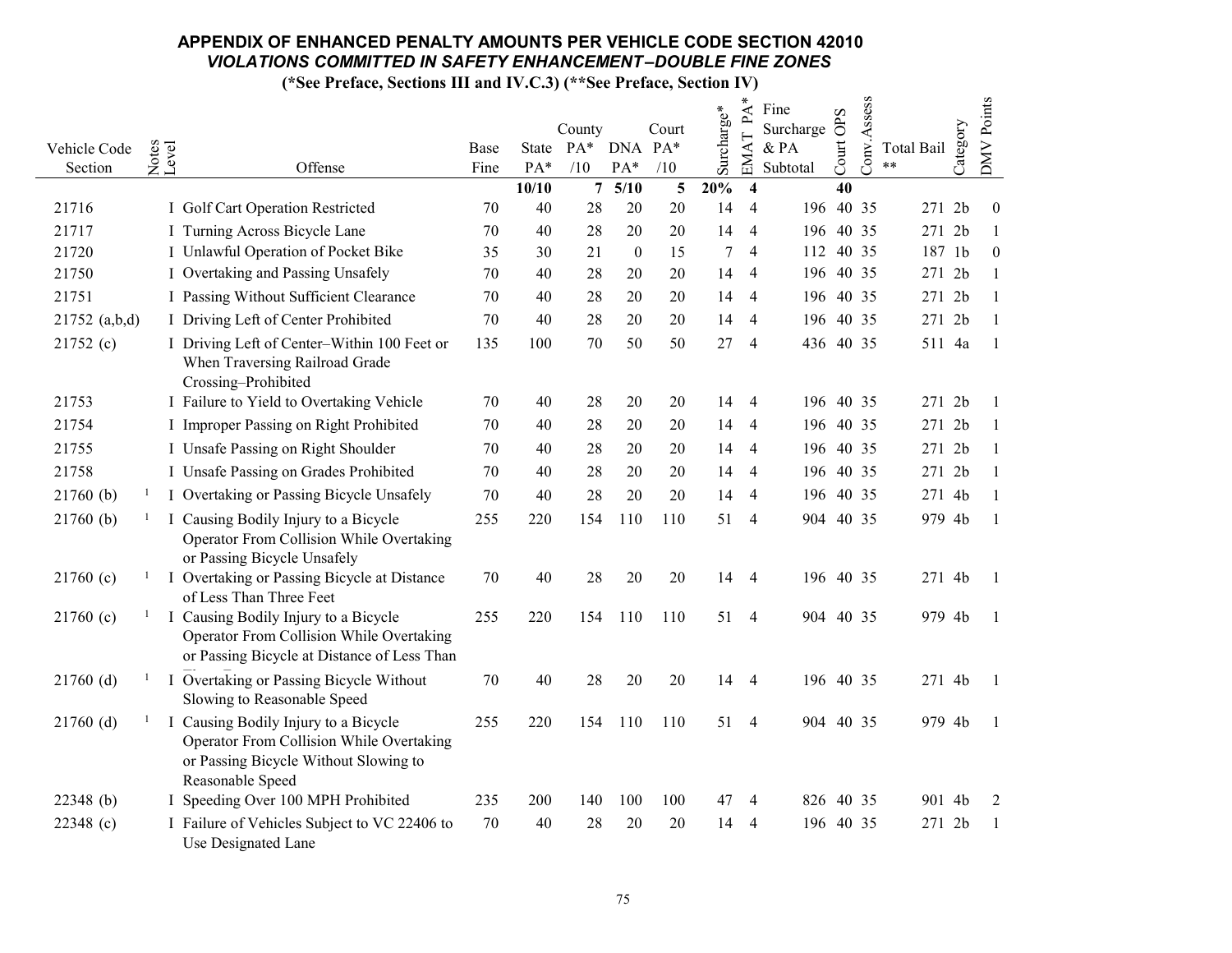|                 |                                                                                                                |                                                                                | $PA^*$<br>Fine<br>OPS                                                                                      |
|-----------------|----------------------------------------------------------------------------------------------------------------|--------------------------------------------------------------------------------|------------------------------------------------------------------------------------------------------------|
| Vehicle Code    | Notes<br>Level                                                                                                 | Surcharge*<br>Court<br>County<br>State PA* DNA PA*<br>Base                     | Conv.Assess<br><b>DMV</b> Points<br>Category<br>Surcharge<br>EMAT<br>Court<br>$\&$ PA<br><b>Total Bail</b> |
| Section         | Offense                                                                                                        | PA*<br>PA*<br>/10<br>/10<br>Fine                                               | $***$<br>Subtotal                                                                                          |
| $22349$ (a)     | I Exceeding Maximum Speed Limit of<br>65 MPH                                                                   | 5/10<br>20%<br>10/10<br>7 <sup>1</sup><br>$5\overline{)}$<br>[See Speed Chart] | 40<br>$\overline{\mathbf{4}}$<br>4 <sub>b</sub><br>- 1                                                     |
| 22349(b)        | I Exceeding Maximum Speed Limit of<br>55 MPH on a Two-Lane Undivided<br>Highway                                | [See Speed Chart]                                                              | 4 <sub>b</sub><br>- 1                                                                                      |
| 22350           | I Unsafe Speed for Prevailing Conditions                                                                       | [See Speed Chart]                                                              | 4b<br>-1                                                                                                   |
| 22351 (a,b)     | I Driving in Excess of Prima Facie Speed<br>Limits Established in VC 22352                                     | [See Speed Chart]                                                              | 4b<br>- 1                                                                                                  |
| (a)(1)<br>22352 | I Operating Vehicle in Excess of 15 MPH at<br>Railroad Crossing                                                | [See Speed Chart]                                                              | 4b<br>- 1                                                                                                  |
| 22352<br>(a)(2) | I Operating Vehicle in Excess of 15 MPH at<br>Freeway Intersection With No Clear Field<br>of Vision            | [See Speed Chart]                                                              | 4 <sub>b</sub><br>- 1                                                                                      |
| 22352<br>(a)(3) | I Operating Vehicle in Excess of 15 MPH on<br>Any Alley                                                        | [See Speed Chart]                                                              | 4 <sub>b</sub><br>- 1                                                                                      |
| 22352<br>(b)(1) | I Operation Vehicle in Excess of 25 MPH<br>in Business District                                                | [See Speed Chart]                                                              | 4b<br>- 1                                                                                                  |
| 22352<br>(b)(2) | I Operating Vehicle in Excess of 25 MPH<br>by School                                                           | [See Speed Chart]                                                              | 4b<br>- 1                                                                                                  |
| 22352<br>(b)(3) | I Operating Vehicle in Excess of 25 MPH<br>by Senior Center                                                    | [See Speed Chart]                                                              | 4b<br>- 1                                                                                                  |
| 22354           | I Failure to Abide by Speed Limits Set by the<br>State Department of Transportation (DOT)<br>on State Highways | [See Speed Chart]                                                              | 4b<br>$\mathbf{l}$                                                                                         |
| 22355           | I Failure to Abide by Variable Speed Limits<br>Set by the State Department of<br>Transportation (DOT)          | [See Speed Chart]                                                              | 4b<br>- 1                                                                                                  |
| $22356$ (b)     | I Exceeding Maximum Speed Limit of 70<br>MPH Where Posted                                                      | [See Speed Chart]                                                              | 4b<br>- 1                                                                                                  |
| 22357           | I Violation of Prima Facie Local Speed<br>Limit                                                                | [See Speed Chart]                                                              | 4b<br>- 1                                                                                                  |
| 22358           | I Violation of Local Speed Limit                                                                               | [See Speed Chart]                                                              | 4b<br>- 1                                                                                                  |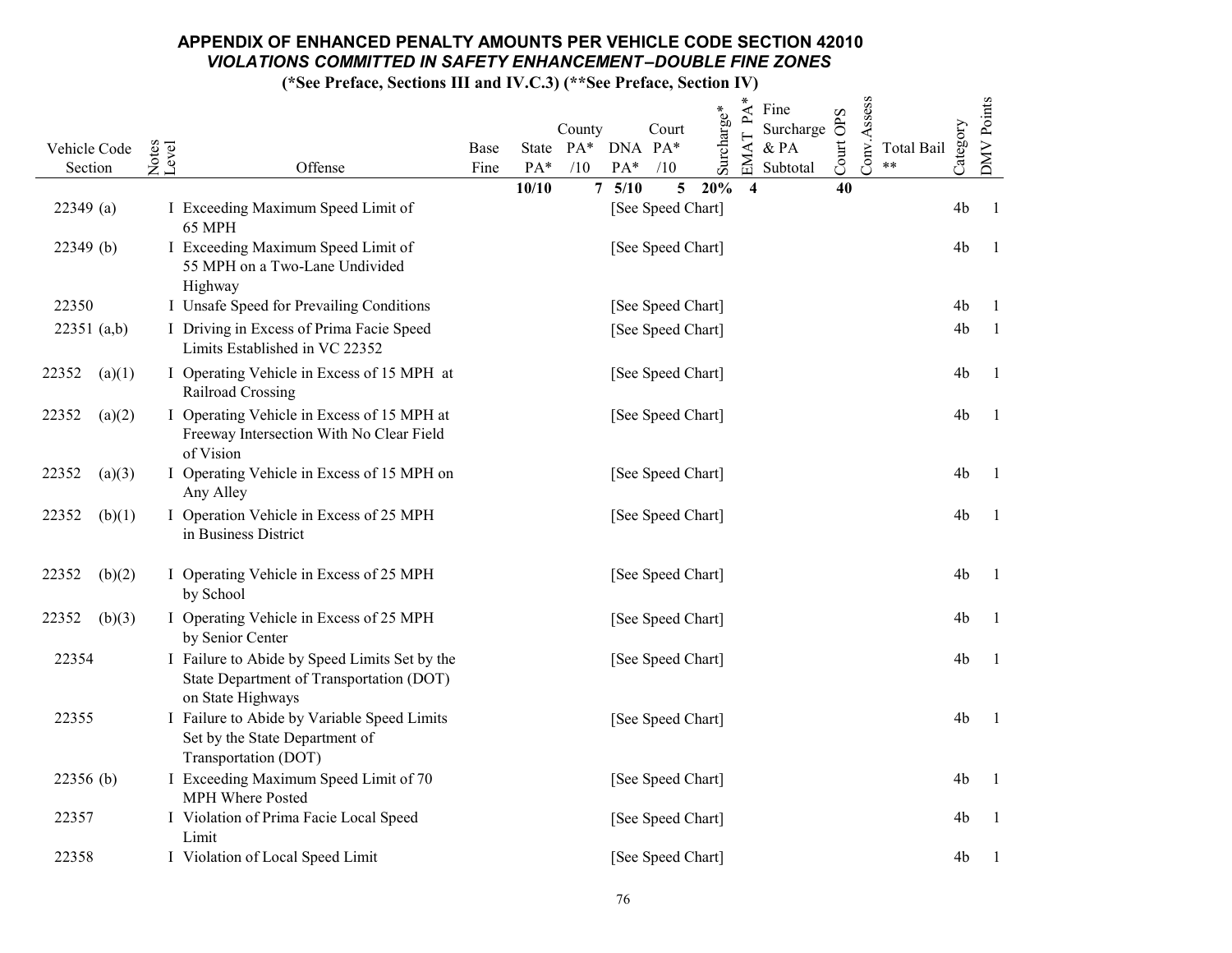|               |                                                                                          |      |       |                             |       |                   |            | $\ast$<br>$\mathbf{P}\mathbf{A}$ | Fine              | OPS   | Conv.Assess |                   |                | DMV Points     |
|---------------|------------------------------------------------------------------------------------------|------|-------|-----------------------------|-------|-------------------|------------|----------------------------------|-------------------|-------|-------------|-------------------|----------------|----------------|
| Vehicle Code  |                                                                                          | Base |       | County<br>State PA* DNA PA* |       | Court             | Surcharge* | EMAT                             | Surcharge<br>& PA |       |             | <b>Total Bail</b> | Category       |                |
| Section       | Notes<br>Level<br>Offense                                                                | Fine | PA*   | /10                         | $PA*$ | /10               |            |                                  | Subtotal          | Court |             | **                |                |                |
|               |                                                                                          |      | 10/10 | 7 <sup>7</sup>              | 5/10  | 5 <sup>5</sup>    | 20%        | $\overline{\mathbf{4}}$          |                   | 40    |             |                   |                |                |
| 22358.3       | I Violation of Local Speed Limit on Narrow<br>Street                                     |      |       |                             |       | [See Speed Chart] |            |                                  |                   |       |             |                   | 4b             | - 1            |
| 22358.4       | I Violation of Prima Facie Local Speed<br>Limit                                          |      |       |                             |       | [See Speed Chart] |            |                                  |                   |       |             |                   | 4b             | -1             |
| 22360         | I Violation of Local Speed Limits Between<br><b>Business and Residence Districts</b>     |      |       |                             |       | [See Speed Chart] |            |                                  |                   |       |             |                   | 4b             | - 1            |
| 22361         | I Violation of Speed Limit on Multiple Lane<br>Highways                                  |      |       |                             |       | [See Speed Chart] |            |                                  |                   |       |             |                   | 4b             | - 1            |
| 22362         | I Violation of Speed Limit Surrounding<br>Special Work Crews                             |      |       |                             |       | [See Speed Chart] |            |                                  |                   |       |             |                   | 4 <sub>b</sub> | - 1            |
| 22363         | I Violation of DOT or Local Speed Limit<br>Set for Snow or Ice                           |      |       |                             |       | [See Speed Chart] |            |                                  |                   |       |             |                   | 4 <sub>b</sub> | - 1            |
| 22364         | I Violation of Speed Limit Set by DOT<br>on State Highways                               |      |       |                             |       | [See Speed Chart] |            |                                  |                   |       |             |                   | 4b             | $\overline{1}$ |
| 22400 (a,b)   | I Minimum Speed Law-Impeding Traffic<br>Flow                                             | 70   | 40    | 28                          | 20    | 20                | 14         | $\overline{4}$                   | 196 40 35         |       |             | 271 2b            |                | $\overline{1}$ |
| $22405$ (a)   | I Exceeding Maximum Posted Speeds on<br>Bridge or in Tube or Tunnel                      |      |       |                             |       | [See Speed Chart] |            |                                  |                   |       |             |                   | 4 <sub>b</sub> | -1             |
| $22406$ (a)   | I Truck or Tractor 1-9 MPH Over 55 MPH<br>Limit                                          | 85   | 50    | 35                          | 25    | 25                | 17         | $\overline{4}$                   | 241 40 35         |       |             | 316 4b            |                | -1             |
| $22406$ (a)   | I Truck or Tractor 10 MPH or More Over<br>55 MPH Limit                                   | 135  | 100   | $70\,$                      | 50    | 50                | 27         | $\overline{4}$                   | 436 40 35         |       |             | 511 4b            |                | -1             |
| $22406$ (b-f) | I Maximum Speed for Designated Vehicles                                                  | 85   | 50    | 35                          | 25    | 25                | 17         | $\overline{4}$                   | 241 40 35         |       |             | 316 4b            |                | $\overline{1}$ |
| $22406$ (b-f) | I Maximum Speed for Designated<br>Vehicles-In Excess of Speed Limit by<br>10 MPH or More | 135  | 100   | 70                          | 50    | 50                | 27         | $\overline{4}$                   | 436 40 35         |       |             | 511 4b            |                | -1             |
| 22406.5       | I Driving Tank Vehicle at Excessive<br>Speed                                             | 535  | 500   | 350                         | 250   | 250               | 107        | $\overline{4}$                   | 1996 40 35        |       |             | 2071 4b           |                | - 1            |
| 22407         | I Posted Speed for Designated Vehicles                                                   | 85   | 50    | 35                          | 25    | 25                | 17         | $\overline{4}$                   | 241 40 35         |       |             | 316 4b            |                | $\overline{1}$ |
| 22407         | I Posted Speed for Designated Vehicles-<br>In Excess of Speed Limit by 10 MPH<br>or More | 135  | 100   | 70                          | 50    | 50                | 27         | $\overline{4}$                   | 436 40 35         |       |             | 511 4b            |                |                |
| 22409         | I Speed Limit for Solid Tire Vehicle                                                     |      |       |                             |       | [See Speed Chart] |            |                                  |                   |       |             |                   | 4 <sub>b</sub> |                |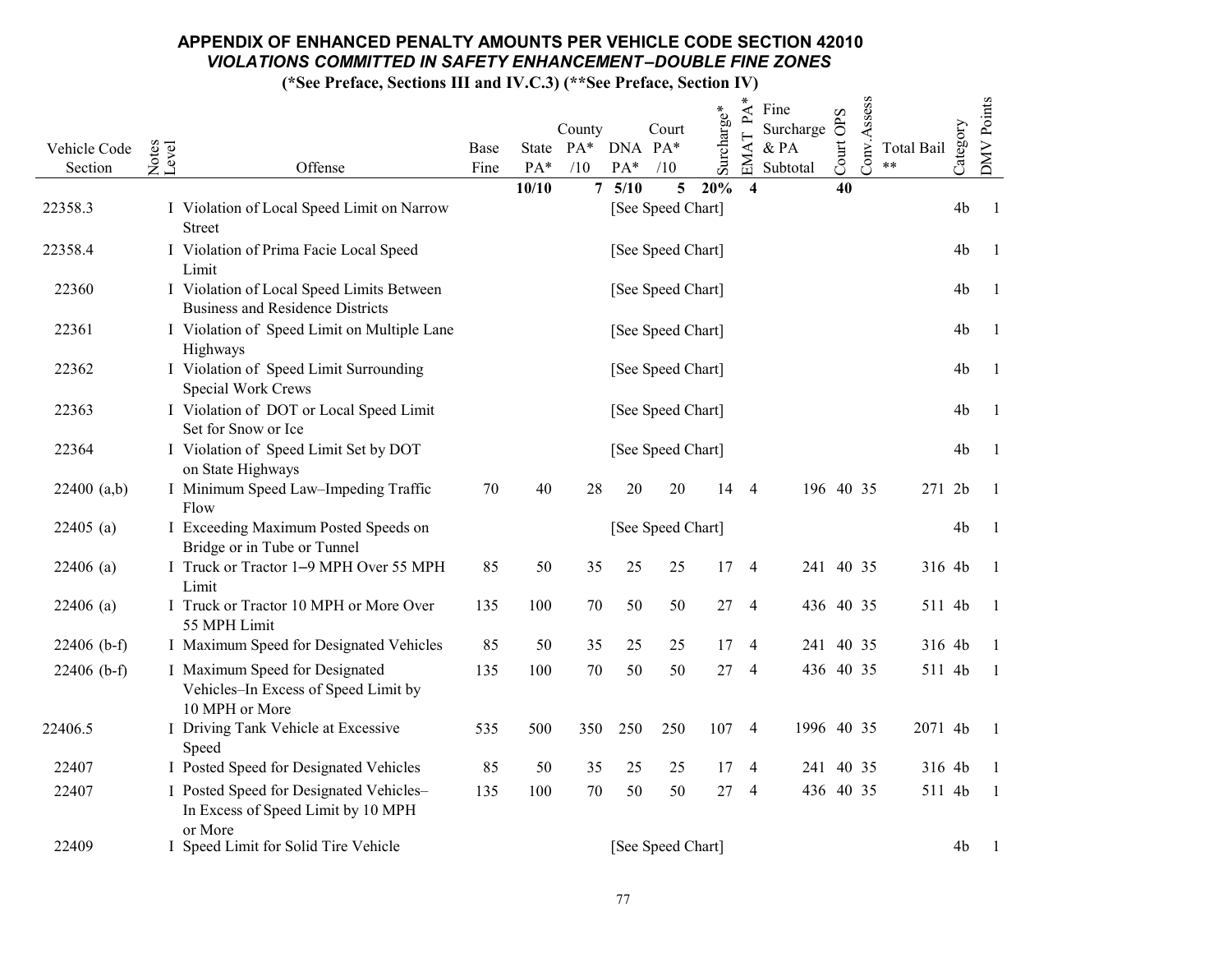|                   |                                                                                                                     |      |       |                             |        |                   |            | ∗<br>$\mathsf{P}\mathsf{A}$ | Fine                | OPS   | Conv.Assess |            |                | <b>DMV</b> Points |
|-------------------|---------------------------------------------------------------------------------------------------------------------|------|-------|-----------------------------|--------|-------------------|------------|-----------------------------|---------------------|-------|-------------|------------|----------------|-------------------|
| Vehicle Code      |                                                                                                                     | Base |       | County<br>State PA* DNA PA* |        | Court             | Surcharge* |                             | Surcharge<br>$&$ PA |       |             | Total Bail | Category       |                   |
| Section           | Notes<br>Level<br>Offense                                                                                           | Fine | PA*   | /10                         | PA*    | /10               |            | <b>EMA</b>                  | Subtotal            | Court |             | **         |                |                   |
|                   |                                                                                                                     |      | 10/10 | $\overline{7}$              | $5/10$ | 5                 | 20%        | 4                           |                     | 40    |             |            |                |                   |
| 22410             | I Exceeding Speed Limit for Metal Tire<br>Vehicle                                                                   | 70   | 40    | $28\,$                      | 20     | 20                | 14         | 4                           | 196 40 35           |       |             | 271 2b     |                | - 1               |
| 22413             | I Violation of Speed Limit Set by Local<br>Authority for Steep Grades                                               |      |       |                             |        | [See Speed Chart] |            |                             |                     |       |             |            | 4 <sub>b</sub> | -1                |
| $23109$ (c)       | I Engage in/Abet Exhibition of Speed<br>Prohibited                                                                  | 110  | 80    | 56                          | 40     | 40                | 22         | $\overline{4}$              | 352 40 35           |       |             | 427        | 2 <sub>b</sub> | 2                 |
| $23154$ (a)       | I Driving With Blood Alcohol Level of .01<br>or Greater While on Probation for Violation<br>of VC 23152 or VC 23153 | 105  | 70    | 49                          | 35     | 35                | 21         | $\overline{4}$              | 319 40 35           |       |             | 394 3b     |                | $\boldsymbol{0}$  |
| 23220(a)          | I Drinking Alcoholic Beverage, Smoking or<br>Ingesting Marijuana Product While Driving<br>Off-Highway Prohibited    | 105  | 70    | 49                          | 35     | 35                | $21 - 4$   |                             | 319 40 35           |       |             | 394 3b     |                | $\overline{0}$    |
| 23221(a)          | I Drinking Alcoholic Beverage, Smoking or<br>Ingesting Marijuana Product by Driver<br>Prohibited                    | 105  | 70    | 49                          | 35     | 35                |            | 21 4                        | 319 40 35           |       |             | 394 3b     |                | $\overline{1}$    |
| 23221(b)          | I Drinking Alcoholic Beverage, Smoking or<br>Ingesting Marijuana Product by Passenger<br>Prohibited                 | 105  | 70    | 49                          | 35     | 35                | 21         | $\overline{4}$              | 319 40 35           |       |             | 394 3b     |                | $\boldsymbol{0}$  |
| 23222(a)          | I Possession of Open Container While<br>Driving Prohibited                                                          | 105  | 70    | 49                          | 35     | 35                | 21         | $\overline{4}$              | 319 40 35           |       |             | 394 3b     |                | -1                |
| 23222(b)          | I Possession of Open Container of Cannabis<br>by Driver                                                             | 105  | 70    | 49                          | 35     | 35                | 21         | $\overline{4}$              | 319 40 35           |       |             | 394 3b     |                | -1                |
| 23223(a)          | <sup>2</sup> I Possession of Open Container by Driver<br>Prohibited                                                 | 105  | 70    | 49                          | 35     | 35                |            | 21 4                        | 319 40 35           |       |             | 394 3b     |                | $\overline{0}$    |
| 23223(b)          | I Possession of Open Container by Passenger<br>Prohibited                                                           | 105  | 70    | 49                          | 35     | 35                |            | 21 4                        | 319 40 35           |       |             | 394 3b     |                | $\bf{0}$          |
| 23225 (a)(1) $^2$ | I Storage of Open Container While Driving<br>Restricted                                                             | 105  | 70    | 49                          | 35     | 35                |            | 21 4                        | 319 40 35           |       |             | 394 3b     |                | $\mathbf{0}$      |
| $23226$ (a)       | I Storage by Driver of Open Container in<br>Passenger Compartment Prohibited                                        | 105  | 70    | 49                          | 35     | 35                | 21         | $\overline{4}$              | 319 40 35           |       |             | 394 3b     |                | $\overline{0}$    |
| 23226(b)          | I Storage by Passenger of Open Container in<br>Passenger Compartment Prohibited                                     | 105  | 70    | 49                          | 35     | 35                | 21         | $\overline{4}$              | 319 40 35           |       |             | 394 3b     |                | $\boldsymbol{0}$  |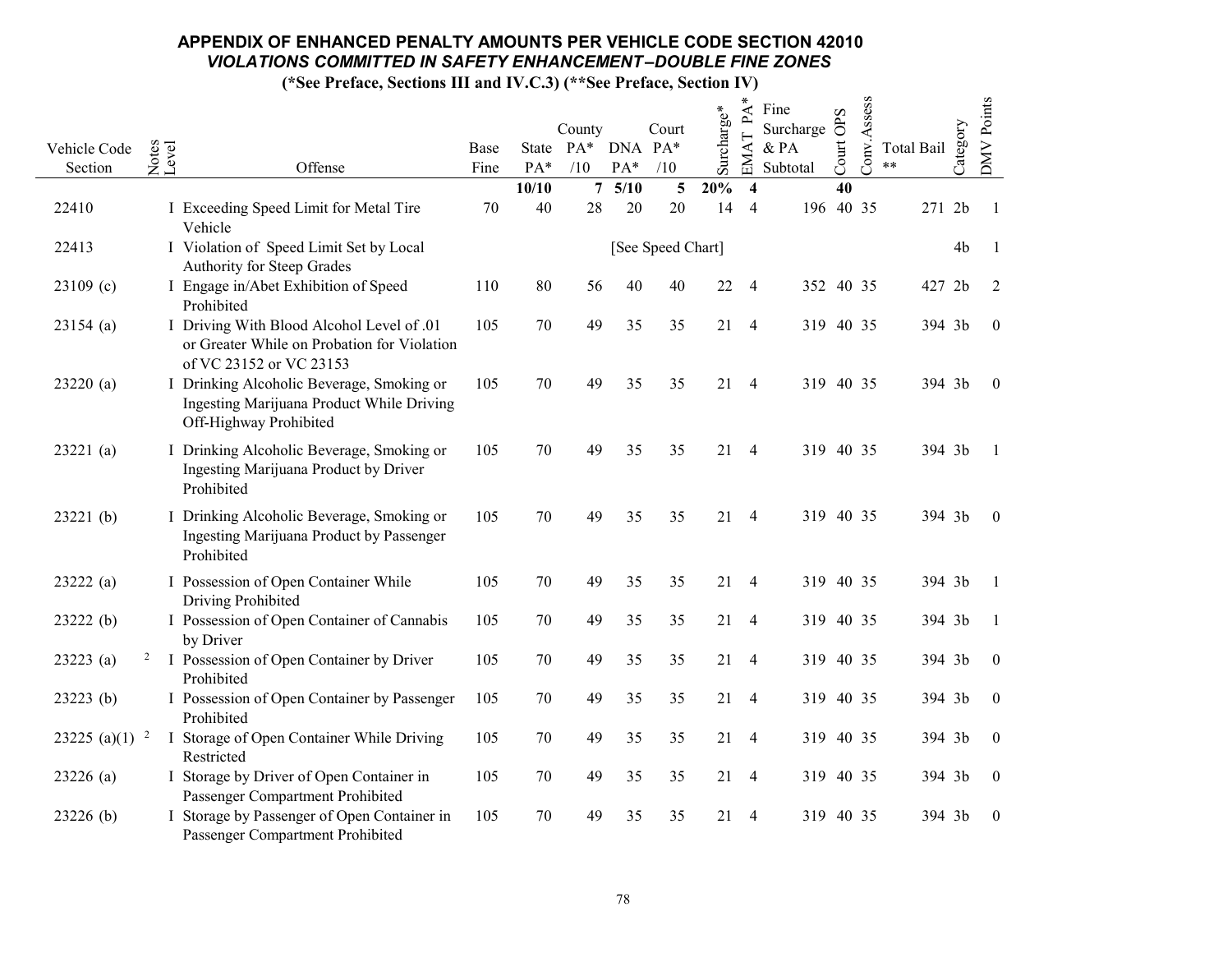|               |                                                                                                                                                 |      |              |                       |             |          |            | ∗<br>$\mathbf{P}\mathbf{A}$               | Fine       | S               |             |                     |          |                |
|---------------|-------------------------------------------------------------------------------------------------------------------------------------------------|------|--------------|-----------------------|-------------|----------|------------|-------------------------------------------|------------|-----------------|-------------|---------------------|----------|----------------|
|               |                                                                                                                                                 |      |              | County                |             | Court    | Surcharge* |                                           | Surcharge  | $\ddot{\sigma}$ | Conv.Assess |                     | Category | DMV Points     |
| Vehicle Code  | Notes<br>Level                                                                                                                                  | Base |              | State PA* DNA PA*     |             |          |            | EMAT                                      | & PA       | Court           |             | Total Bail<br>$***$ |          |                |
| Section       | Offense                                                                                                                                         | Fine | PA*<br>10/10 | /10<br>$\overline{7}$ | PA*<br>5/10 | /10<br>5 | 20%        |                                           | Subtotal   | 40              |             |                     |          |                |
| 22406.1       | M Maximum Speed for Commercial<br>Vehicles-In Excess of Speed Limit by                                                                          | 600  | 300          | 210                   | 150         | 150      | 120        | $\overline{\mathbf{4}}$<br>$\overline{4}$ | 1534 40 30 |                 |             | 1604                |          | 1.5            |
|               | 15 MPH or More                                                                                                                                  |      |              |                       |             |          |            |                                           |            |                 |             |                     |          |                |
| $23103$ (a,b) | M Reckless Driving                                                                                                                              | 290  | 150          | 105                   | 75          | 75       | 58         | $\overline{4}$                            | 757 40 30  |                 |             | 827                 |          | $\overline{2}$ |
| $23104$ (a)   | M Reckless Driving-Bodily Injury                                                                                                                | 700  | 350          | 245                   | 175         | 175      | 140        | $\overline{4}$                            | 1789 40 30 |                 |             | 1859                |          | $\sqrt{2}$     |
| $23104$ (b)   | MReckless Driving-Great Bodily Injury                                                                                                           | 1000 | 500          | 350                   | 250         | 250      | 200        | $\overline{4}$                            | 2554       |                 | 40 30       | 2624                |          | $\overline{2}$ |
| 23105(a)      | M Reckless Driving-Specific Injury                                                                                                              | 1500 | 750          | 525                   | 375         | 375      | 300        | 4                                         | 3829 40 30 |                 |             | 3899                |          | $\overline{2}$ |
| $23109$ (a)   | M Engaging in Speed Contests Prohibited                                                                                                         | 720  | 360          | 252                   | 180         | 180      | 144        | $\overline{4}$                            | 1840 40 30 |                 |             | 1910                |          | $\overline{2}$ |
| 23109 (b)     | M Abetting Speed Contest Prohibited                                                                                                             | 200  | 100          | 70                    | 50          | 50       | 40         | $\overline{4}$                            | 514 40 30  |                 |             | 584                 |          | $\mathbf{1}$   |
| $23109$ (c)   | M Engage In/Abet Exhibition of Speed<br>Prohibited                                                                                              | 200  | 100          | 70                    | 50          | 50       | 40         | 4                                         | 514        |                 | 40 30       | 584                 |          | $\sqrt{2}$     |
| $23109$ (d)   | M Placing Barricades or Obstructions<br>Prohibited                                                                                              | 200  | 100          | 70                    | 50          | 50       | 40         | 4                                         | 514 40 30  |                 |             | 584                 |          | -1             |
| $23109$ (e)   | M Engaging in Speed Contest and Causing<br><b>Bodily Injury</b>                                                                                 | 1000 | 500          | 350                   | 250         | 250      | 200        | $\overline{4}$                            | 2554 40 30 |                 |             | 2624                |          | $\mathbf{1}$   |
| 23109.1       | M Engaging in Speed Contest-Specific<br>Injury                                                                                                  | 1500 | 750          | 525                   | 375         | 375      | 300        | $\overline{4}$                            | 3829 40 30 |                 |             | 3899                |          | $\overline{2}$ |
| 23152 (a,b)   | M Driving Under Influence of Alcohol                                                                                                            | 780  | 390          | 273                   | 195         | 195      | 156        | $\overline{4}$                            | 1993 40 30 |                 |             | 2063                |          | $\overline{2}$ |
| 23152(c)      | M Driving While Addicted to Drug                                                                                                                | 780  | 390          | 273                   | 195         | 195      | 156        | $\overline{4}$                            | 1993 40 30 |                 |             | 2063                |          | $\sqrt{2}$     |
| 23152 (d)     | M Driving Commercial Vehicle Under<br>Influence of Alcohol                                                                                      | 900  | 450          | 315                   | 225         | 225      | 180        | $\overline{4}$                            | 2299 40 30 |                 |             | 2369                |          | $\mathfrak{Z}$ |
| 23152 (e)     | M Driving a Motor Vehicle When a Passenger<br>for Hire Is a Passenger in the Vehicle at the<br>Time of the Offense with a .04 or Higher<br>BAC. | 780  | 390          | 273                   | 195         | 195      | 156        | $\overline{4}$                            | 1993 40 30 |                 |             | 2063                |          | $\overline{2}$ |
| 23152(f)      | M Driving Under Influence of Drug                                                                                                               | 780  | 390          | 273                   | 195         | 195      | 156        | $\overline{4}$                            | 1993 40 30 |                 |             | 2063                |          | $\overline{2}$ |
| 23152(g)      | M Driving Under Influence of Alcohol and<br>Drug                                                                                                | 780  | 390          | 273                   | 195         | 195      | 156        | $\overline{4}$                            | 1993 40 30 |                 |             | 2063                |          | 2              |
| $23153$ (a,b) | M Driving Under Influence of Alcohol While<br>Causing Injury                                                                                    | 1000 | 500          | 350                   | 250         | 250      | 200        | $\overline{4}$                            | 2554 40 30 |                 |             | 2624                |          | $\overline{2}$ |
| $23153$ (d)   | M Driving Commercial Vehicle Under<br>Influence of Alcohol While Causing<br>Injury                                                              | 1000 | 500          | 350                   | 250         | 250      | 200        | $\overline{4}$                            | 2554 40 30 |                 |             | 2624                |          | 3              |